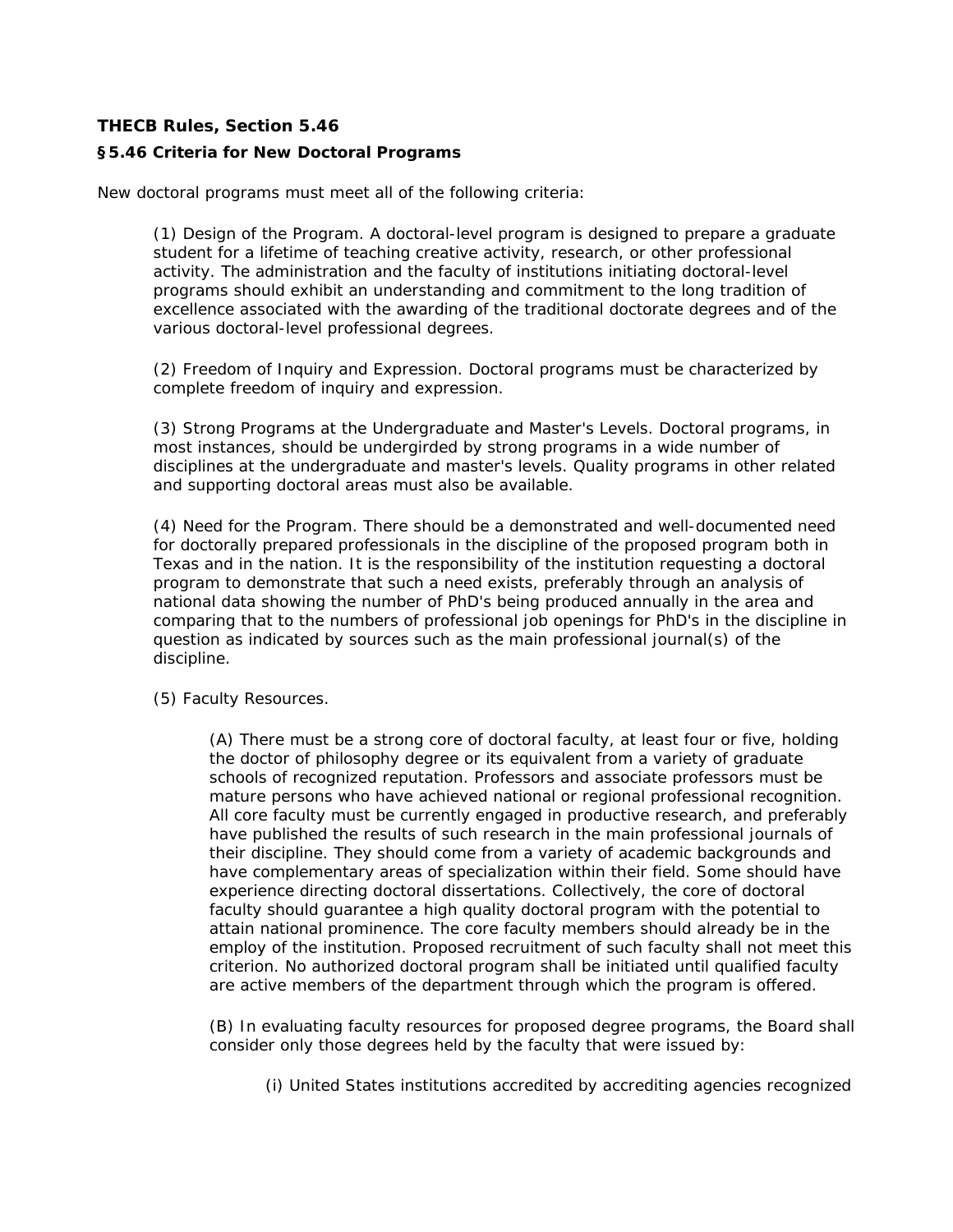by the Board or,

(ii) institutions located outside the United States that have demonstrated that their degrees are equivalent to degrees issued from an institution in the United States accredited by accrediting agencies recognized by the Board. The procedures for establishing that equivalency shall be consistent with the guidelines of the National Council on the Evaluation of Foreign Education Credentials, or its successor.

(6) Teaching Loads of Faculty. Teaching loads of faculty in the doctoral program should not exceed two or three courses per term, and it must be recognized that some of these shall be advanced courses and seminars with low enrollments. Adequate funds should be available for attendance and participation in professional meetings and for travel and research necessary for continuing professional development.

(7) Critical Mass of Superior Students. Admission standards and enrollment expectations must guarantee a critical mass of superior students. The program must not result in such a high ratio of doctoral students to faculty as to make individual guidance prohibitive.

(8) On-Campus Residency Expectations.

(A) Institutions which offer doctoral degrees must provide through each doctoral program:

(i) significant, sustained, and regular interaction between faculty and students and among students themselves;

(ii) opportunities to access and engage in depth a wide variety of educational resources related to the degree program and associated fields;

(iii) opportunities for significant exchange of knowledge with the academic community;

(iv) opportunities to broaden educational and cultural perspectives; and

(v) opportunities to mentor and evaluate students in depth.

(B) Institutions are traditionally expected to meet these provisions through substantial on-campus residency requirements. Proposals to meet them in other, non-traditional ways (e.g., to enable distant delivery of a doctoral program) must provide persuasive and thorough documentation as to how each provision would be met and evaluated for the particular program and its students. Delivery of doctoral programs through distance education and/or off-campus instruction requires prior approval of the Board as specified in  $\S4.104(c)(3)$  of this title (relating to Approval of Distance Education and Off-Campus Instruction for Public Colleges and Universities).

(9) Adequate Financial Assistance for Doctoral Students. There should be adequate financial assistance for doctoral students so as to assure that most of them can be engaged in full-time study. Initially, funds for financial assistance to the doctoral